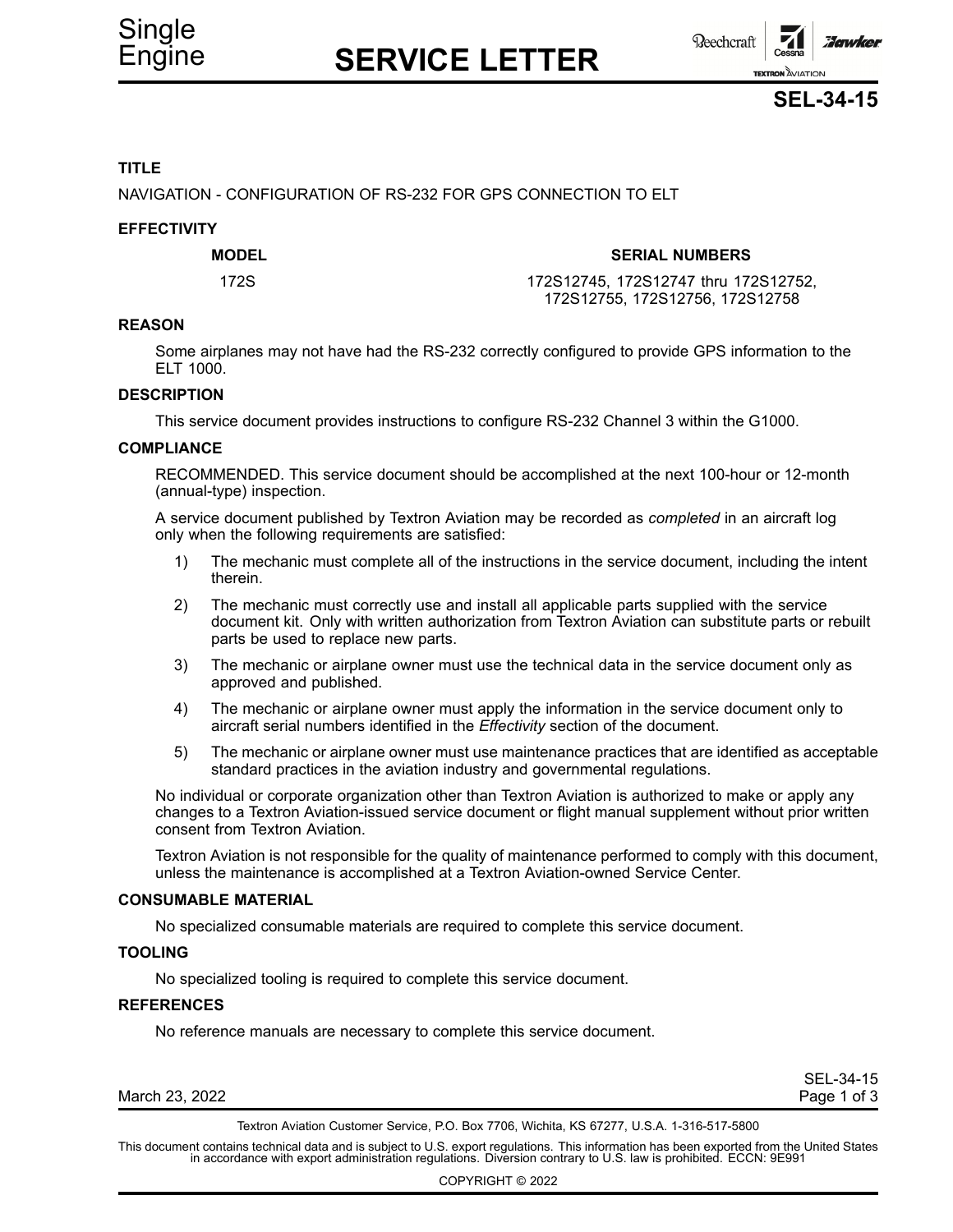### Engine **SERVICE LETTER**

**Reechcraft** 

:Jawker **TEXTRON AVIATION** 

**SEL-34-15**

### **PUBLICATIONS AFFECTED**

None

### **ACCOMPLISHMENT INSTRUCTIONS**

- 1. Prepare the airplane for maintenance.
	- A. Make sure that the airplane is electrically grounded.
	- B. Remove the gust lock.
	- C. Make sure that all switches are in the OFF/NORM position.
	- D. Pull the MFD and PFD circuit breakers:
		- •PFD Circuit Breaker on ESS BUS.
		- •PFD Circuit Breaker on AVN BUS 1.
		- •MFD Circuit Breaker on AVN BUS 2.
	- E. Connect external electrical power to the airplane.
- 2. Configure the RS-232 CHNL 3 OUTPUT as follows:
	- A. Put the MASTER BATT switch to ON.
	- B. Put the AVIONICS 1 and 2 switches to ON.
	- C. Push and hold the ENT key on the PFD and at the same time, push in both PFD Circuit Breakers.
		- (1) When INITIALIZING SYSTEM message appears, release the ENT key.
	- D. Push and hold the ENT key on the MFD while you engage the MFD circuit breaker.
	- E. Release the ENT key when the INITIALIZING SYSTEM shows on the MFD.
	- F. If applicable, when asked to update user settings select "NO" and press the ENT Softkey.
	- G. Use the small and large FMS Knobs go to the SERIAL CONFIGURATION page in the GIA 64 Group Pages.
	- H. Press the ENT Softkey.
	- I. Make sure that the OUTPUT SET column for the RS-232 CHNL 3 is set to AVIATION 1.
		- (1) If the RS-232 CHNL 3 OUTPUT is set to AVIATION 1, Go to Step  $I.(1)(a)$ .
			- (a) Exit configuration mode and power down aircraft.
				- **NOTE:** This service document cannot be completed if the RS-232 Channel 3 is not OFF. If RS-232 Channel 3 is anything other than OFF, this means the channel is being used for something else.
		- (2) If the RS-232 CHNL 3 is not set to AVIATION 1, Go to Step 3.
- 3. Using the small FMS Knob, select AVIATION 1 from the listed selections.
- 4. Press the SET ACTV Softkey on the PFD.
- 5. Make sure the fields in the OUTPUT ACTIVE columns for the RS-232 CHNL 3 now reads AVIATION 1.
	- **NOTE:** Make sure that AVIATION 1 is displayed in the OUTPUT ACTIVE Column for CHNL 3 in the RS-232 Field. The messages, Configuration in process and Configuration saved. Restarting LRU..." may briefly appear and extinguish after pressing the SET ACTV Softkey.
- 6. Using the large FMS Knob, scroll back to the SYSTEM Page Group.
- 7. Press the UPDT CFG and ENT Softkeys to update the CONFIG MODULE.
- 8. Using the PFD FMS Knobs, scroll to CONFIGURATION MANAGER page, and press the CONFIRM CFG Softkey.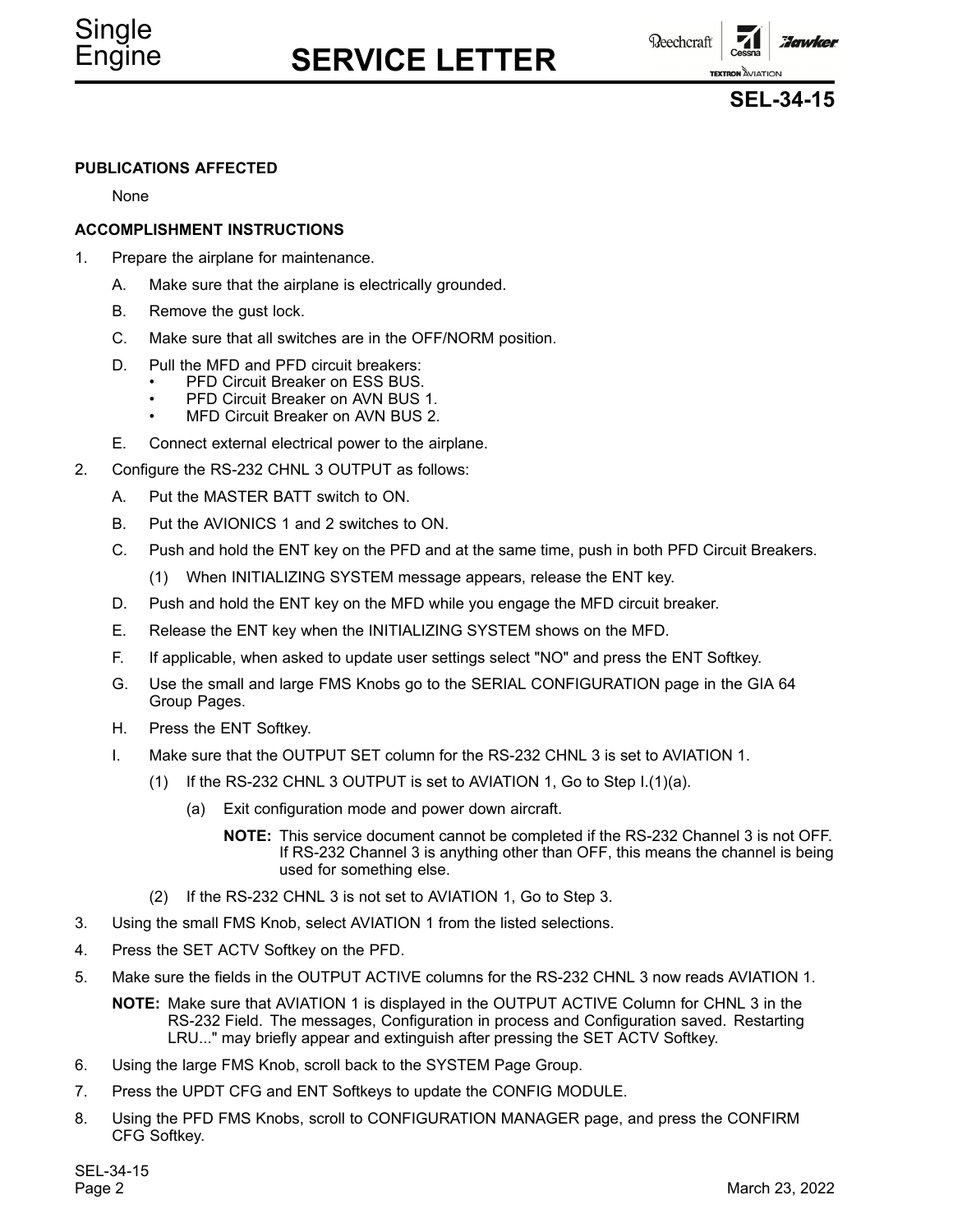

# Engine **SERVICE LETTER**





- 9. Press the ENT Softkey and observe the update process.
- 10. Press the ENT Softkey to acknowledge completion.
- 11. Put the AVIONICS 1 and 2 then MASTER BATT switches to OFF.
- 12. Remove external electrical power.
- 13. Make an entry in the airplane logbook that states compliance and method of compliance with this service document.

### **MATERIAL INFORMATION**

No parts are required to complete this service document.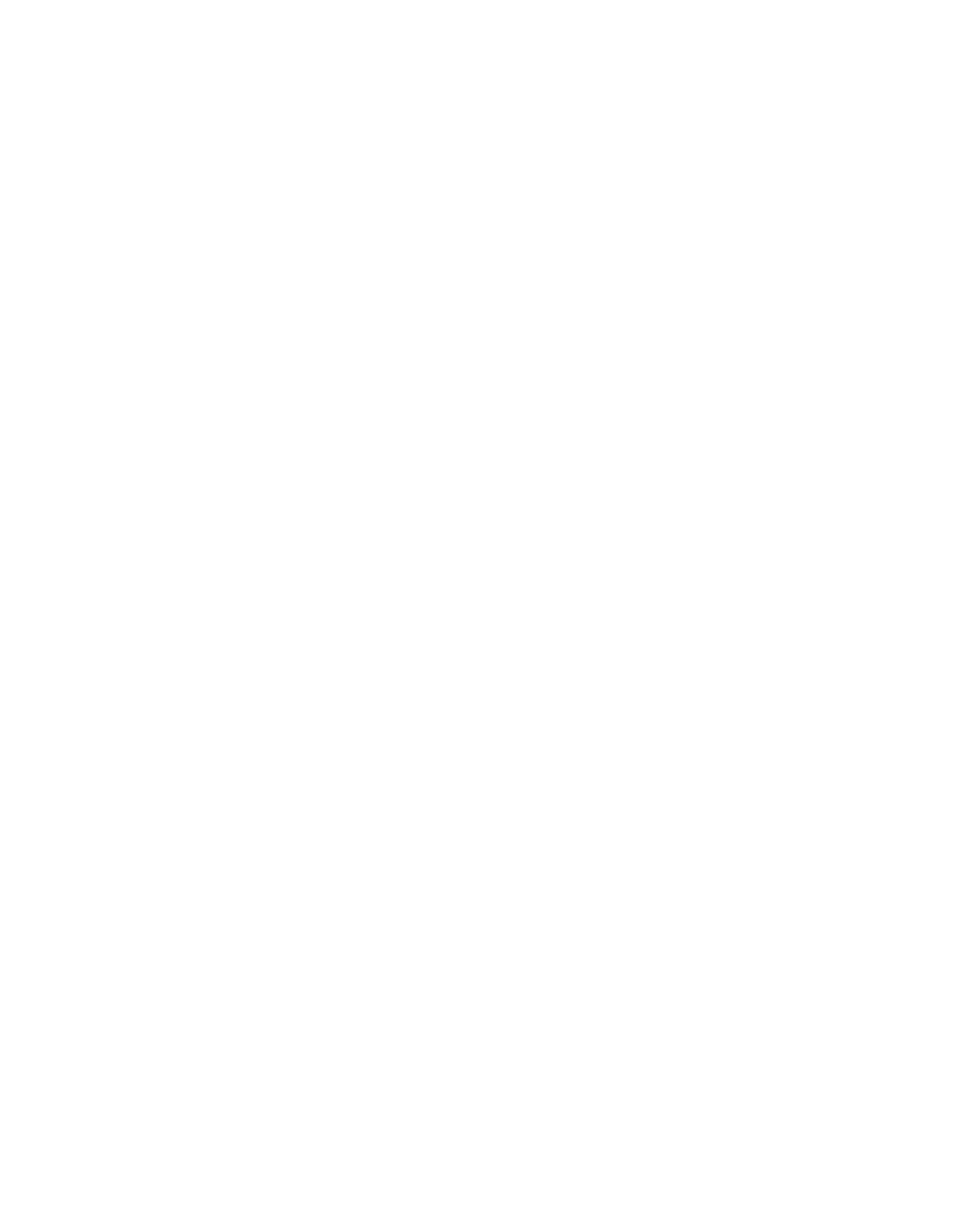

# Engine **OWNER ADVISORY**





### **TITLE**

NAVIGATION - CONFIGURATION OF RS-232 FOR GPS CONNECTION TO ELT

### **TO:**

Cessna Model 172S Aircraft Owner

### **REASON**

Some airplanes may not have had the RS-232 correctly configured to provide GPS information to the ELT 1000.

### **COMPLIANCE**

RECOMMENDED. This service document should be accomplished at the next 100-hour or 12-month (annual-type) inspection.

### **LABOR HOURS**

For planning purposes only:

### **WORK PHASE LABOR-HOURS**

Software Configuration **6.5** Configuration **6.5** Configuration **6.5** Configuration **6.5** 

### **MATERIAL AVAILABILITY**

No part are required to complete this service document.

### **WARRANTY**

This service document is *recommended*. Eligible airplanes may qualify for parts and labor coverage to the extent noted in the *Labor Hours* and *Material Availability* sections of this document.

SEL-34-15

March 23, 2022 **Page 1 of 2** 

Textron Aviation Customer Service, P.O. Box 7706, Wichita, KS 67277, U.S.A. 1-316-517-5800

This document contains technical data and is subject to U.S. export regulations. This information has been exported from the United States<br>in accordance with export administration regulations. Diversion contrary to U.S. la

COPYRIGHT © 2022